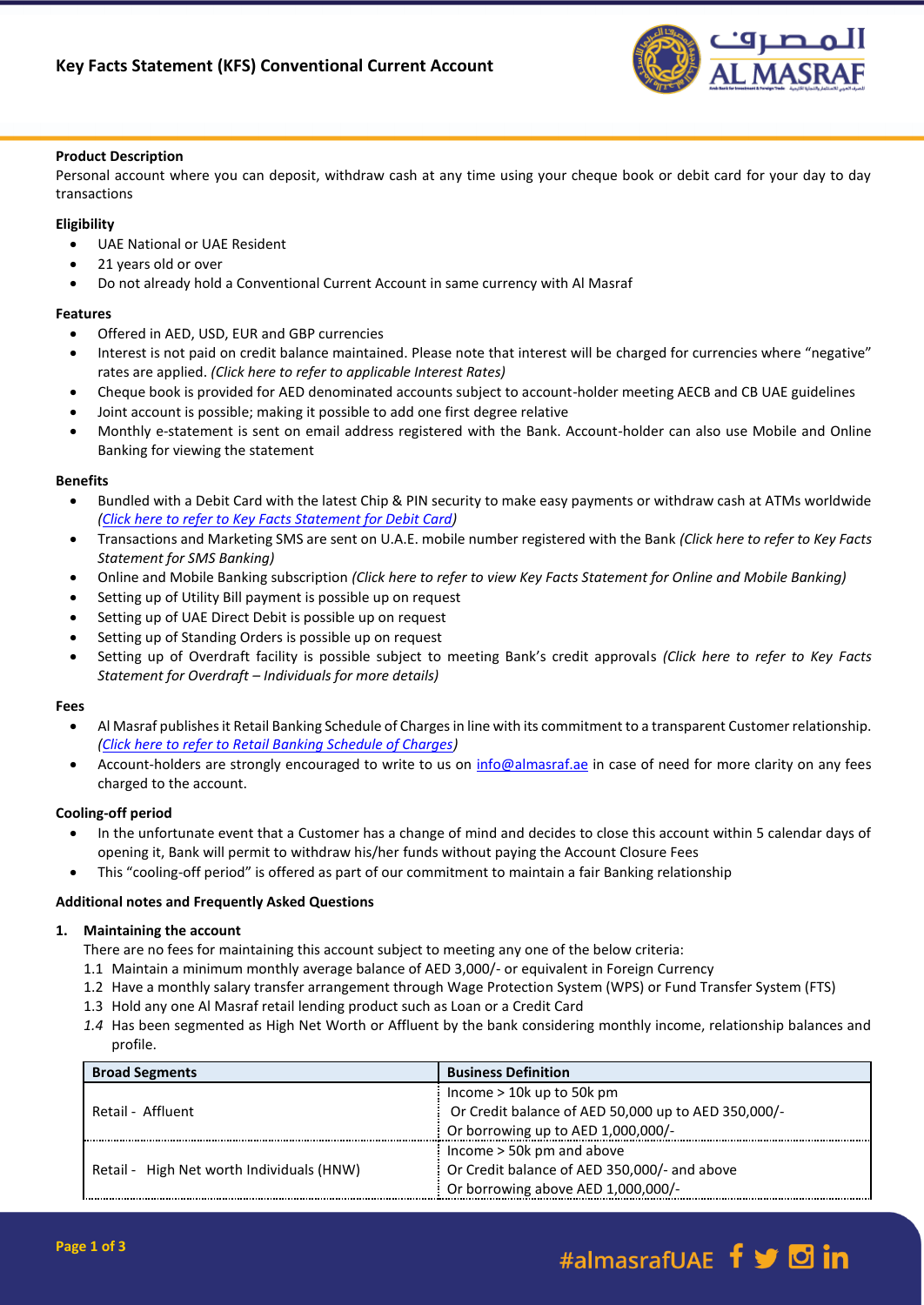

Account-holders not meeting any of the above will be charged Minimum Balance fee. *[\(Click here to refer to Retail Banking Schedule](https://almasraf.ae/pdf/Schedule_of_Charges_Personal_Banking.pdf)  [of Charges\)](https://almasraf.ae/pdf/Schedule_of_Charges_Personal_Banking.pdf)*

## **2. Monthly transaction requirements**

There are no limitations on minimum or maximum number of monthly transactions. However, please note the below:

- a. Relationship will be considered as "Inactive" in absence of customer-initiated transactions for more than 6 Months
- b. Relationship will be considered as "Dormant" in absence of customer-initiated transactions for more than 3 Years

Account-holders are required to submit account activation request along with updated KYC documents in order to activate the account in both of the above instances.

## **3. Interest rates on credit balances**

Bank does not pay interest on credit balances held in Conventional Current accounts.

### **4. Overdraft**

Overdraft facility is available up on request and subject to credit approvals.

If an account-holder tries to make a payment without sufficient funds in the account, Bank will normally refuse the payment due to lack of funds. However, there may be exceptional circumstances where you make a payment that Bank is unable to refuse which will take the account into an Unarranged Temporary Overdraft leading to applicable charges and fees*.*

*[\(Click here to refer to Schedule of Charges](https://almasraf.ae/pdf/Schedule_of_Charges_Personal_Banking.pdf) – Retail Banking Click here for Rates applicable on Temporary Overdraft Click here to use Temporary Overdraft Calculator)*

## **5. Transactions**

All transactions will be completed in Dirhams (AED). Any transactions made outside of the U.A.E. will be treated as an international payment and may incur a foreign currency conversion fee. *[\(Click here to refer to Retail Banking Schedule of](https://almasraf.ae/pdf/Schedule_of_Charges_Personal_Banking.pdf)  [Charges\)](https://almasraf.ae/pdf/Schedule_of_Charges_Personal_Banking.pdf)*

All transactions must be in accordance with UAE's laws and regulations

### **6. Account alerts**

Account-holder is requested to provide Bank with an updated UAE registered mobile number in order to receive SMS text alerts for account transactions.

### **7. Account closure**

Customer can request to close this account by submitting the request via below channels. Please note that Account Closure Fees will be charged for closing of account within 6 months from the Account Opening Date. *(Click here to refer to Retail Banking [Schedule of Charges\)](https://almasraf.ae/pdf/Schedule_of_Charges_Personal_Banking.pdf)*

- Call Centre 600 52 9999
- Branches
- E-mail communication received from account-holders email address registered with us

Please also note that Bank will automatically close the Debit Card and services associated with this account. The Bank's rights to close this account are set out in the Al Masraf General Terms and Conditions for Individual Customers. In such instances, Bank will issue at least a 60-day notice at the registered address provided to us.

### **8. Delivery of Cheque Book**

Please note that Bank issues Cheque book to account-holders issued subject to meeting AECB and CB UAE guidelines and will receive the same via Bank's authorized agents.

In case of a returned cheque the customer will incur fees as per the *Retail Banking [Schedule of Charges](https://almasraf.ae/pdf/Schedule_of_Charges_Personal_Banking.pdf)*, a possible closure of the current account and/or a negative report to the Credit Information Agency by the Bank.

### **9. Delivery of Debit Card**

Customers who have requested for Debit Cards will receive the same via Bank's authorized agents

### **10. KYC and Other information update**

Account-holders are responsible for informing the Bank about all material changes to their profile, contact as well as employment details. Such updates have to be supported with relevant documents such as Emirates ID, Passport(s), Visa page for Non- UAE Nationals, FATCA and CRS.